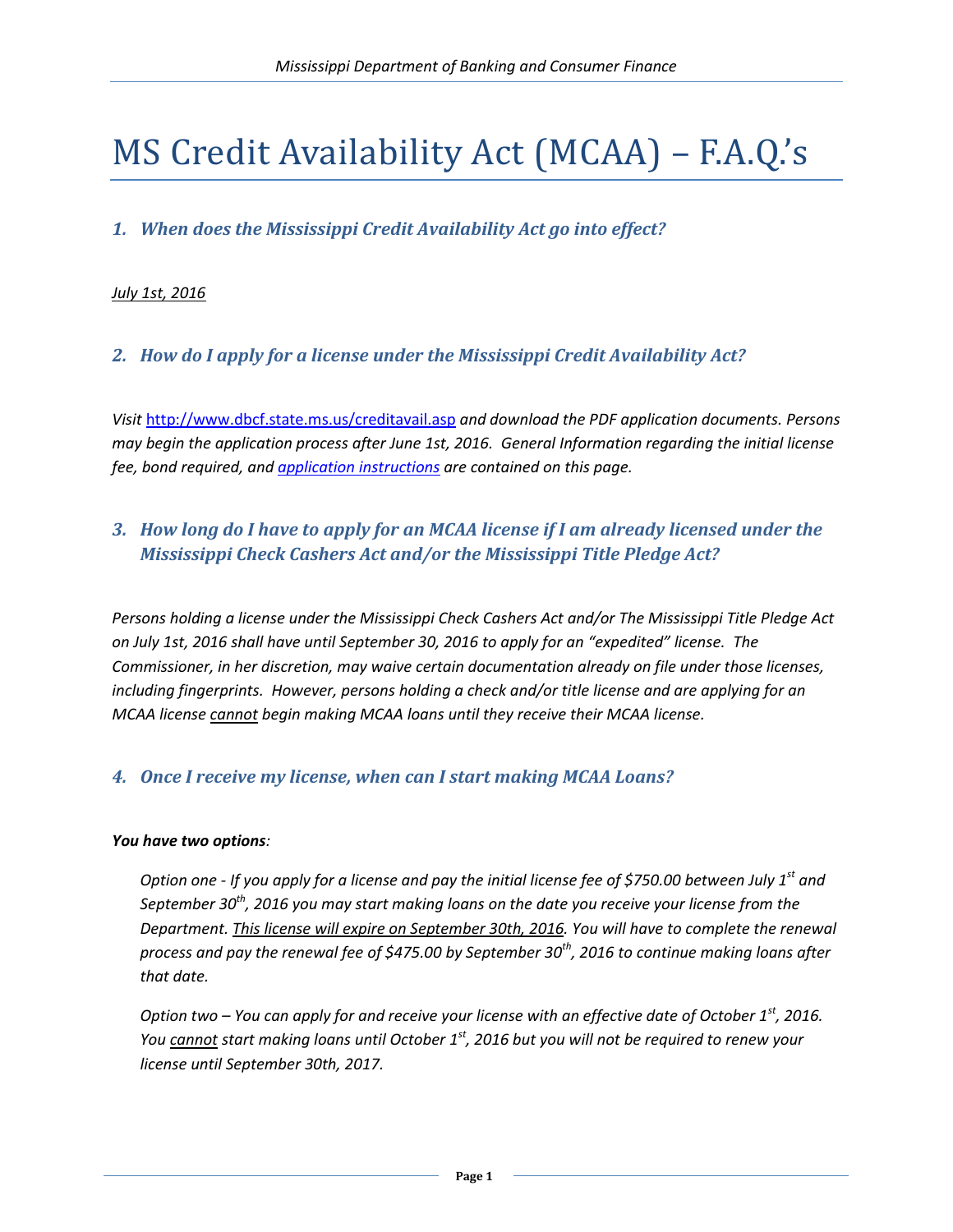# *5. Does a Mississippi Credit Availability License replace my Check Cashers Act or Title Pledge Act license?*

*No. As long as you still hold a valid Check Cashers license or Title Pledge license, you may still cash checks or make loans under these licenses. You will NOT be required to surrender a check or title license to obtain a MCAA license.* 

## *6. If I have already submitted fingerprint cards with my title pledge license renewal, will I have to submit another set of cards with my MCAA license application?*

*No. DBCF will accept the same set of fingerprint cards that were already submitted with a 2016 title pledge license renewal with a new application for a MCAA license.* 

## *7. Will I still have to submit a separate set of fingerprint cards with my Check Cashers renewal application in September?*

*Yes.*

# *8. If I download the MCAA license application documents from the DBCF website, where do I get the Fingerprint cards?*

*You may email or call Wanda Ingram at* [wanda.ingram@dbcf.ms.gov](mailto:wanda.ingram@dbcf.ms.gov) *or 601-321-6916 to request the fingerprint cards. She will send them to you via USPS mail.* 

# *9. If I have a check cashing and/or title loan office(s) will I have to have a separate office to conduct MCAA loans in?*

*No. You may conduct MCAA loans in either a licensed check cashing office or a licensed title loan office. However, you must maintain separate books and records for each type of business.* 

#### *10.How much can an MCAA licensee charge for making a loan?*

*A licensee may charge and collect a monthly handling fee for services, expenses, and cost not to exceed twenty-five percent (25%) of the outstanding principal balance per month. A licensee may also charge*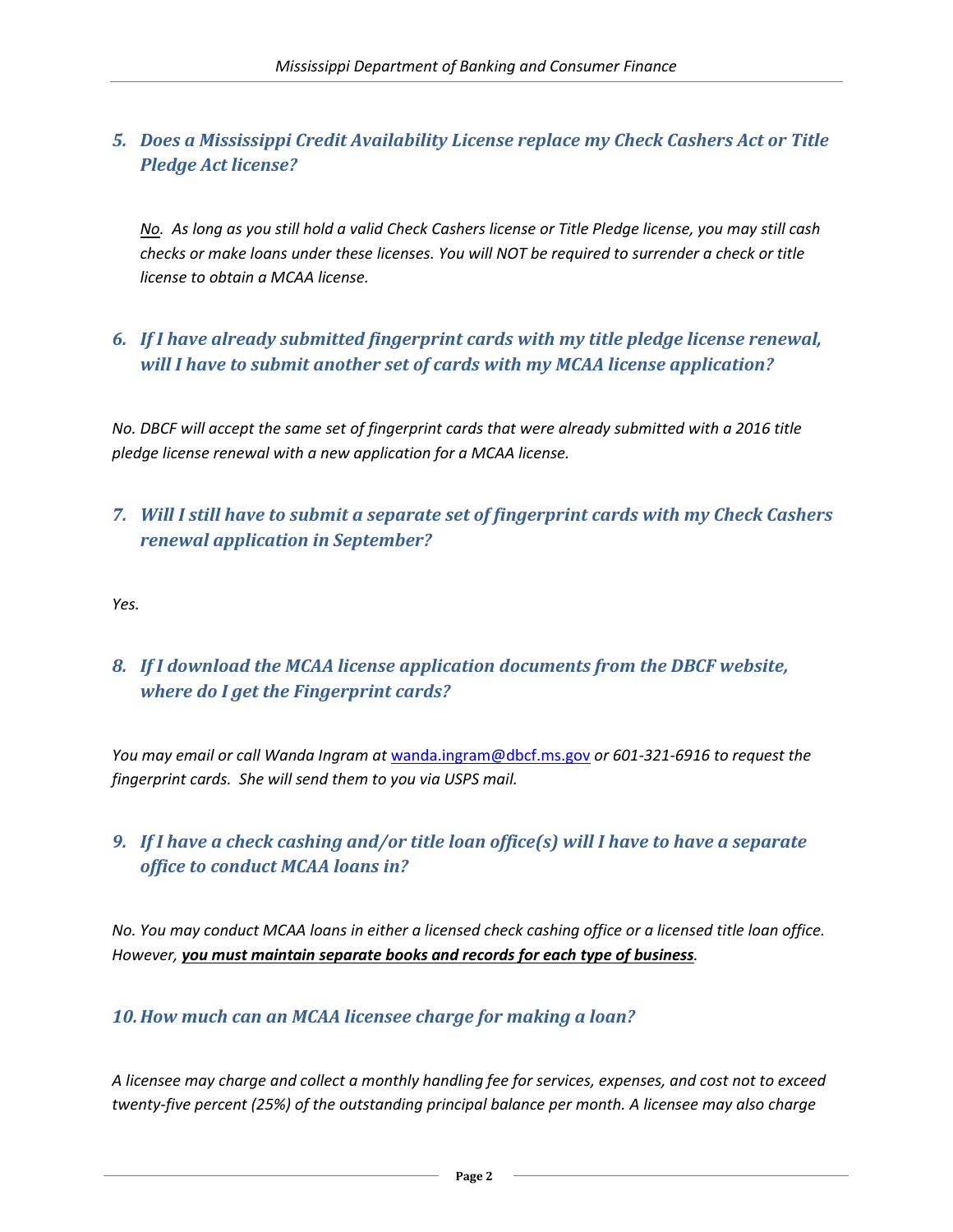*and collect an origination fee in the amount of 1% of the amount disbursed to the account holder or \$5.00, whichever is greater, for costs associated with providing a credit availability transaction.*

#### *11. Are there term limits on MCAA loans?*

*Yes. MCAA loans of \$500.00 or less shall be a fully amortized loan, secured or unsecured, payable in equal payments of 4 to 6 months calculated on the amount initially disbursed to the account holder plus any fees that may be charged.*

*MCAA loans of more than \$500.00 shall be a fully amortized loan, secured or unsecured, payable in equal payments of 6 to 12 months calculated on the amount initially disbursed to the account holder plus any fees that may be charged.* 

#### *12. What is the maximum loan a MCAA licensee can make?*

*Twenty-five Hundred Dollars (\$2,500.00).*

#### *13. Is a charge for late payments allowed?*

*Yes. A licensee may charge a late fee of 10% of the past-due amount of a monthly payment that is delinquent 10 business days after the due date provided that such fees are clearly disclosed in the credit availability agreement.*

#### *14.What does the MCAA require in way of disclosures to the borrower?*

- *1. Licensees must execute a written agreement with each loan that complies with federal TILA disclosure requirements.*
- *2. Must contain a statement that the account holder may prepay the unpaid balance in whole or in part at any time.*
- *3. Written agreements must include at least the following:*
	- *a. The amount of the transaction;*
	- *b. The date the agreement was entered into;*
	- *c. A schedule or description of the payments;*
	- *d. The name and address of the licensed office;*